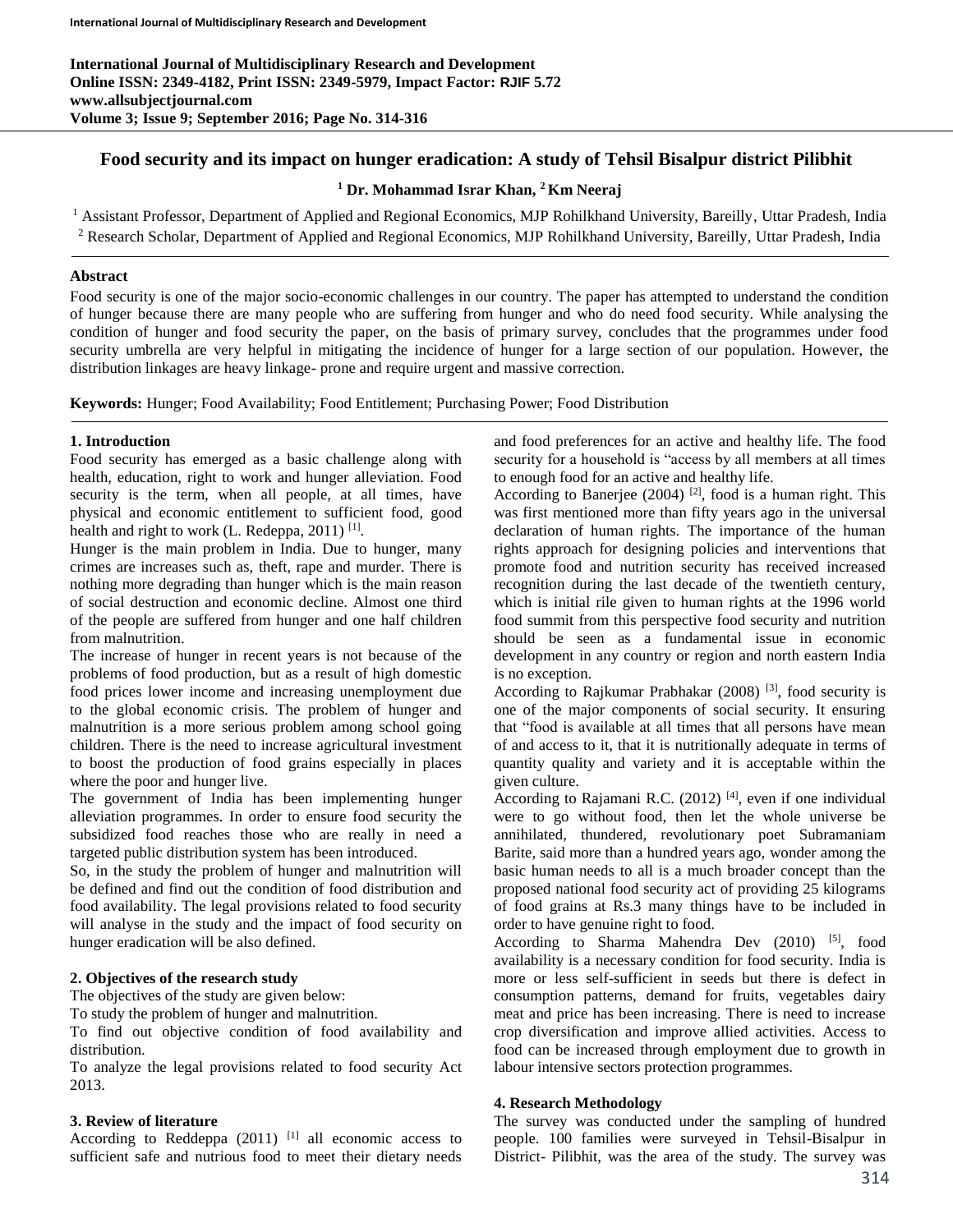conducted in villages and local area of Bisalpur. The survey was conducted for both APL and BPL card holders. The real condition of ration card holders had to be noted during the survey. The survey was based on primary data collected from the beneficiary households (APL, BPL, AAY) cardholders buying PDS items from PDS shops.

# **5. Data collection and Interpretation**

The paper is based on primary data and the following data collected by primary survey of Tehsil Bisalpur in District Pilibhit.

# **5.1 The description of the condition of food security**

The table shows the condition of hunger and the working condition of food security in Bisalpur.

Table 1: PDS system and Hunger Eradication Description of the condition of food security and its impact on hunger eradication in Tehsil Bisalpur.

|                | <b>Ouestions</b>                                                                                                                                                   | Yes              |                             | N <sub>0</sub>             |
|----------------|--------------------------------------------------------------------------------------------------------------------------------------------------------------------|------------------|-----------------------------|----------------------------|
|                | Do you Know about PDS?                                                                                                                                             | 93               |                             |                            |
| 2              | Do you have a ration card?                                                                                                                                         | 100              |                             | $\overline{0}$             |
| 3              | Which type of ration card do you have?                                                                                                                             | 50APL            |                             | 50BPL                      |
| $\overline{4}$ | Do you get food grains at the lower prices?                                                                                                                        | 99               |                             |                            |
| 5              | Do you know the prices of grains which are decided by government under PDS?                                                                                        | 85               |                             | 15                         |
| 6              | Do you know how much quantity is provided under BPL cards and APL cards?                                                                                           | 85               |                             | 15                         |
| 7              | Is the quantity of food grains enough which is provided to you under PDS?                                                                                          | 54               |                             | 46                         |
| 8              | Is the quality of food grains is good which is provided under PDS?                                                                                                 | 80               |                             | 20                         |
| 9              | Do you get food grain every month regularly?                                                                                                                       | 85               |                             | 15                         |
| 10             | Do you face any type of difficulty in getting food grains?                                                                                                         | 99               |                             |                            |
| 11             | Is 35 kg food grains quantity helpful to you in eradicating your poverty?                                                                                          | 96               |                             | 4                          |
| 12             | Is it helpful in completely eradicating your hunger?                                                                                                               | 98               |                             | 2                          |
| 13             | Do you benefited by Aaganwadi under which the governent has also provided notorious<br>food to lactating women pregnant women and children below six years of age? | 40               |                             | 60                         |
| 14             | Have you got benefit of any of these schemes?                                                                                                                      | AAY<br>ΥN<br>991 | <b>ICDS</b><br>Y N<br>40 60 | <b>MDM</b><br>Y N<br>40 60 |
| 15             | Is there any need to improve this system?                                                                                                                          | 100              |                             | $\overline{0}$             |

*Source:* Primary Survey

# **5.2 Analysis of the table**

## **General Questions**

- 1. 93% people know about PDS. They have the knowledge about PDS system and 7% people do not know about PDS because of the lack of knowledge.
- 2. 100% people have ration cards and nobody is without ration card. It means every person is aware about this and benefited by PDS.
- 3. 50% people have APL ration cards and 50% people have BPL ration cards. It means, the number of APL and BPL card holders is equal.
- 4. 99% people get food grains at lower prices which are declared by the government and only 1% people do have the knowledge about the lower prices because of the lack of knowledge.
- 5. 85% people know about the prices of food grains which are decided by the government and 15% people do not know about the prices because of the lack of knowledge and Information.
- 6. 85% know that how much quantity of food grains is provided under PDS because they have the knowledge of it and 15% people do not know about it because of the lack of information.
- 7. 99% people say that they face different type of difficulties during the time of getting food grains specially old people and young children face a lot and only 1% people has denied for it.
- 8. 99% people get benefit from Antyodaya Yojana and only 1% people do not benefited from it and 40% people get benefit from ICDS and 60% people don't get benefit from

it and 40% children get benefit from MDM and 60% children has denied for it.

9. All 100% people want that the PDS system should be improved because many shortcomings have found in PDS. According to the people the PDS should be stretched, the PDS shops should be opened every month regularly, the quality of food grains should be better and the quantity of food grains should also be increased because some have big families and it is not enough for them. They say that during the time of getting ration they face many types of difficulties. So the government should also solve this problem. It has proved by survey that there is a need for improvement in PDS.

# **5.3 Impact of PDS on Sustainability**

1. 54% people say that the quantity of food grains is enough for them which is provided under PDS and 46% people say that the quantity is not enough because they have the big families.

## **5.4 Impact of Food Security on hunger eradication**

- 1. 96% people say that the 35kg food grains is beneficial for them and eradicate their hunger for a great extent and 4% people say that their hunger is not removed.
- 2. 98% people say that food grains which they get from PDS, is helpful in eradicate their hunger and 2% people say that the food grains is not helpful in eradicate their hunger because of the big families.
- 3. 40% women and children get benefit from Aaganwadi by taking notorious food which has provided for them and